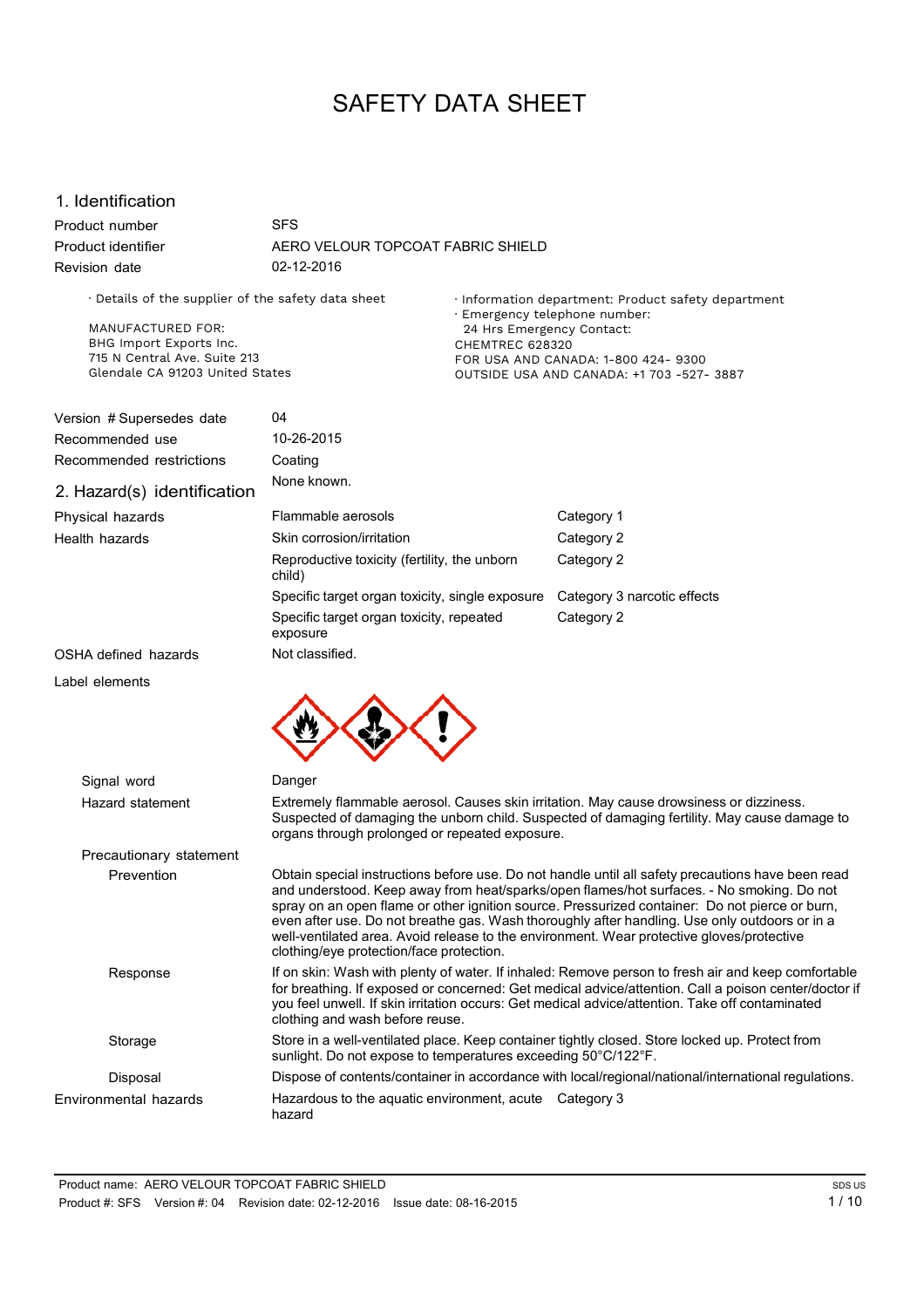| Hazardous to the aquatic environment, | Category 3 |
|---------------------------------------|------------|
| long-term hazard                      |            |
| None known.                           |            |

Hazard(s) not otherwise classified (HNOC) Supplemental information None.

### 3. Composition/information on ingredients

Mixtures

| Chemical name                            | Common name and synonyms | CAS number     | %         |
|------------------------------------------|--------------------------|----------------|-----------|
| <b>Butane</b>                            |                          | 106-97-8       | $20 - 40$ |
| n-Hexane                                 |                          | $110 - 54 - 3$ | $10 - 20$ |
| Propane                                  |                          | 74-98-6        | $10 - 20$ |
| Cyclohexane                              |                          | 110-82-7       | $0.1 - 1$ |
| Other components below reportable levels |                          |                | $40 - 60$ |

\*Designates that a specific chemical identity and/or percentage of composition has been withheld as a trade secret.

| 4. First-aid measures                                                        |                                                                                                                                                                                                                                                                                                                    |
|------------------------------------------------------------------------------|--------------------------------------------------------------------------------------------------------------------------------------------------------------------------------------------------------------------------------------------------------------------------------------------------------------------|
| Inhalation                                                                   | Remove victim to fresh air and keep at rest in a position comfortable for breathing. Call a POISON<br>CENTER or doctor/physician if you feel unwell.                                                                                                                                                               |
| Skin contact                                                                 | Remove contaminated clothing. Wash with plenty of soap and water. If skin irritation occurs: Get<br>medical advice/attention. Wash contaminated clothing before reuse.                                                                                                                                             |
| Eye contact                                                                  | Rinse with water. Get medical attention if irritation develops and persists.                                                                                                                                                                                                                                       |
| Ingestion                                                                    | In the unlikely event of swallowing contact a physician or poison control center. Rinse mouth.                                                                                                                                                                                                                     |
| Most important<br>symptoms/effects, acute and<br>delayed                     | May cause drowsiness and dizziness. Headache. Nausea, vomiting. Skin irritation. May cause<br>redness and pain. Prolonged exposure may cause chronic effects.                                                                                                                                                      |
| Indication of immediate<br>medical attention and special<br>treatment needed | Provide general supportive measures and treat symptomatically. Keep victim under observation.<br>Symptoms may be delayed.                                                                                                                                                                                          |
| General information                                                          | IF exposed or concerned: Get medical advice/attention. If you feel unwell, seek medical advice<br>(show the label where possible). Ensure that medical personnel are aware of the material(s)<br>involved, and take precautions to protect themselves. Show this safety data sheet to the doctor in<br>attendance. |
| 5. Fire-fighting measures                                                    |                                                                                                                                                                                                                                                                                                                    |
| Suitable extinguishing media                                                 | Foam. Powder. Carbon dioxide (CO2).                                                                                                                                                                                                                                                                                |
| Unsuitable extinguishing<br>media                                            | Do not use water jet as an extinguisher, as this will spread the fire.                                                                                                                                                                                                                                             |
| Specific hazards arising from<br>the chemical                                | Contents under pressure. Pressurized container may explode when exposed to heat or flame.<br>During fire, gases hazardous to health may be formed.                                                                                                                                                                 |
| Special protective equipment<br>and precautions for firefighters             | Firefighters must use standard protective equipment including flame retardant coat, helmet with<br>face shield, gloves, rubber boots, and in enclosed spaces, SCBA.                                                                                                                                                |
| Fire fighting<br>equipment/instructions                                      | Move containers from fire area if you can do so without risk. Containers should be cooled with<br>water to prevent vapor pressure build up. For massive fire in cargo area, use unmanned hose<br>holder or monitor nozzles, if possible. If not, withdraw and let fire burn out.                                   |
| Specific methods                                                             | Use standard firefighting procedures and consider the hazards of other involved materials. Move<br>containers from fire area if you can do so without risk. Use water spray to cool unopened<br>containers. In the event of fire and/or explosion do not breathe fumes.                                            |

General fire hazards

Extremely flammable aerosol.

### 6. Accidental release measures

Personal precautions, protective equipment and emergency procedures Keep unnecessary personnel away. Keep people away from and upwind of spill/leak. Wear appropriate protective equipment and clothing during clean-up. Do not breathe gas. Do not touch damaged containers or spilled material unless wearing appropriate protective clothing. Ventilate closed spaces before entering them. Local authorities should be advised if significant spillages cannot be contained. For personal protection, see section 8 of the SDS.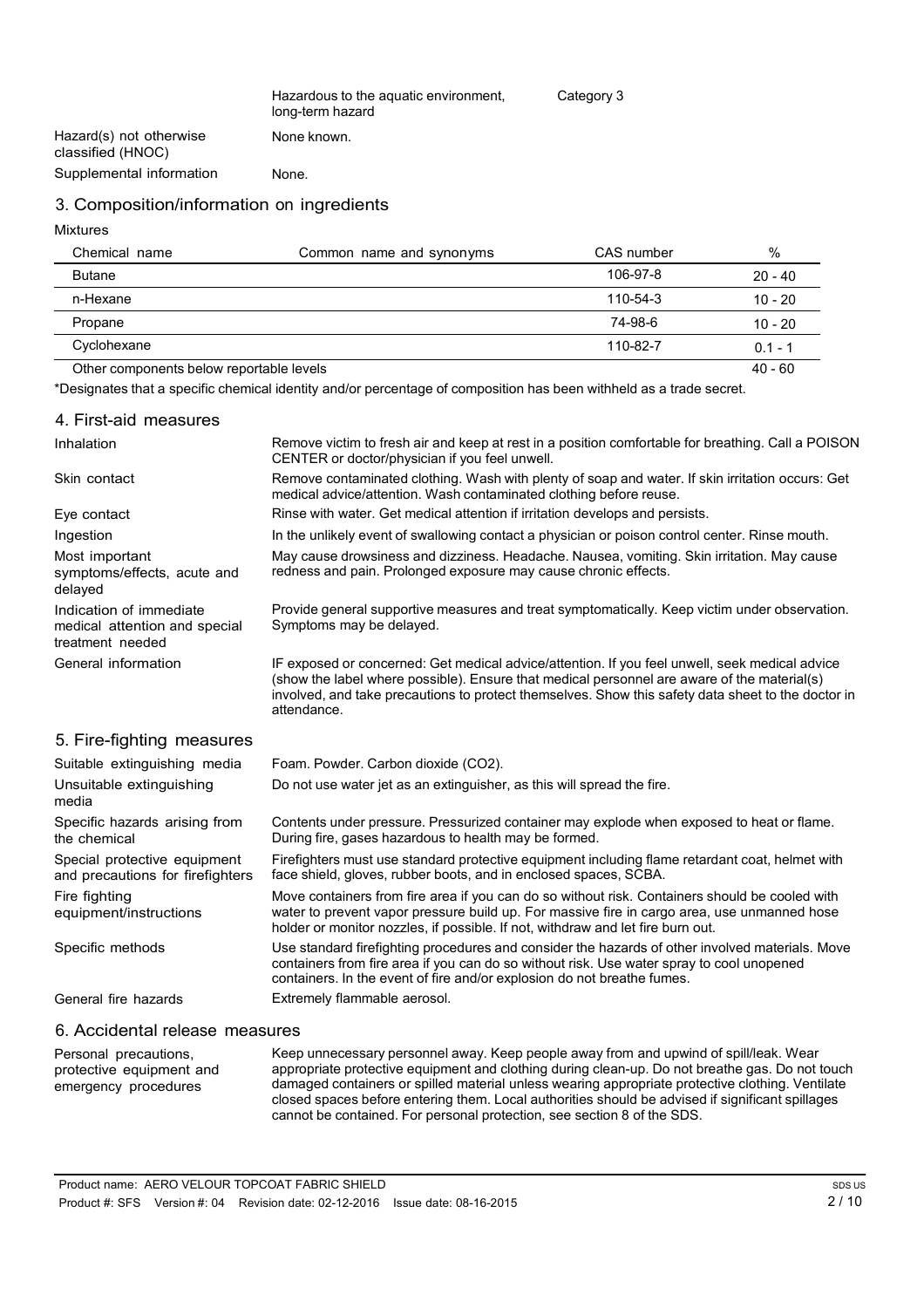| Methods and materials for<br>containment and cleaning up | Refer to attached safety data sheets and/or instructions for use. Stop leak if you can do so without<br>risk. Move the cylinder to a safe and open area if the leak is irreparable. Isolate area until gas has<br>dispersed. Eliminate all ignition sources (no smoking, flares, sparks, or flames in immediate area).<br>Keep combustibles (wood, paper, oil, etc.) away from spilled material. Prevent product from<br>entering drains. Absorb in vermiculite, dry sand or earth and place into containers. Following<br>product recovery, flush area with water.                                                                                                                                                                                                                                                                                                                                                                                                      |
|----------------------------------------------------------|--------------------------------------------------------------------------------------------------------------------------------------------------------------------------------------------------------------------------------------------------------------------------------------------------------------------------------------------------------------------------------------------------------------------------------------------------------------------------------------------------------------------------------------------------------------------------------------------------------------------------------------------------------------------------------------------------------------------------------------------------------------------------------------------------------------------------------------------------------------------------------------------------------------------------------------------------------------------------|
|                                                          | Small Spills: Wipe up with absorbent material (e.g. cloth, fleece). Clean surface thoroughly to<br>remove residual contamination. For waste disposal, see section 13 of the SDS.                                                                                                                                                                                                                                                                                                                                                                                                                                                                                                                                                                                                                                                                                                                                                                                         |
| Environmental precautions                                | Avoid release to the environment. Inform appropriate managerial or supervisory personnel of all<br>environmental releases. Prevent further leakage or spillage if safe to do so. Avoid discharge into<br>drains, water courses or onto the ground.                                                                                                                                                                                                                                                                                                                                                                                                                                                                                                                                                                                                                                                                                                                       |
| 7. Handling and storage                                  |                                                                                                                                                                                                                                                                                                                                                                                                                                                                                                                                                                                                                                                                                                                                                                                                                                                                                                                                                                          |
| Precautions for safe handling                            | Obtain special instructions before use. Do not handle until all safety precautions have been read<br>and understood. Pressurized container: Do not pierce or burn, even after use. Do not use if spray<br>button is missing or defective. Do not spray on a naked flame or any other incandescent material.<br>Do not smoke while using or until sprayed surface is thoroughly dry. Do not cut, weld, solder, drill,<br>grind, or expose containers to heat, flame, sparks, or other sources of ignition. All equipment used<br>when handling the product must be grounded. Do not re-use empty containers. Do not breathe<br>gas. Avoid contact with eyes, skin, and clothing. Pregnant or breastfeeding women must not<br>handle this product. Should be handled in closed systems, if possible. Use only in well-ventilated<br>areas. Wear appropriate personal protective equipment. Avoid release to the environment.<br>Observe good industrial hygiene practices. |
| Conditions for safe storage,                             | Level 3 Aerosol.                                                                                                                                                                                                                                                                                                                                                                                                                                                                                                                                                                                                                                                                                                                                                                                                                                                                                                                                                         |
| including any incompatibilities                          | Store locked up. Pressurized container. Protect from sunlight and do not expose to temperatures<br>exceeding 50°C/122 °F. Do not puncture, incinerate or crush. Do not handle or store near an open<br>flame, heat or other sources of ignition. This material can accumulate static charge which may<br>cause spark and become an ignition source. Store away from incompatible materials (see Section<br>10 of the SDS).                                                                                                                                                                                                                                                                                                                                                                                                                                                                                                                                               |

# 8. Exposure controls/personal protection

#### Occ

| Components                                  | Type        | Value      |  |
|---------------------------------------------|-------------|------------|--|
| Cyclohexane (CAS<br>$110-82-7)$             | <b>PEL</b>  | 1050 mg/m3 |  |
|                                             |             | 300 ppm    |  |
| n-Hexane (CAS 110-54-3)                     | <b>PEL</b>  | 1800 mg/m3 |  |
|                                             |             | 500 ppm    |  |
| Propane (CAS 74-98-6)                       | <b>PEL</b>  | 1800 mg/m3 |  |
|                                             |             | 1000 ppm   |  |
| US. ACGIH Threshold Limit Values            |             |            |  |
| Components                                  | <b>Type</b> | Value      |  |
| Butane (CAS 106-97-8)                       | <b>STEL</b> | 1000 ppm   |  |
| Cyclohexane (CAS<br>$110-82-7$              | <b>TWA</b>  | $100$ ppm  |  |
| n-Hexane (CAS 110-54-3)                     | <b>TWA</b>  | 50 ppm     |  |
| US, NIOSH: Pocket Guide to Chemical Hazards |             |            |  |
| Components                                  | Type        | Value      |  |
| Butane (CAS 106-97-8)                       | <b>TWA</b>  | 1900 mg/m3 |  |
|                                             |             | 800 ppm    |  |
| Cyclohexane (CAS<br>$110-82-7)$             | <b>TWA</b>  | 1050 mg/m3 |  |
|                                             |             | 300 ppm    |  |
| n-Hexane (CAS 110-54-3)                     | <b>TWA</b>  | 180 mg/m3  |  |
|                                             |             | 50 ppm     |  |
| Propane (CAS 74-98-6)                       | <b>TWA</b>  | 1800 mg/m3 |  |
|                                             |             | 1000 ppm   |  |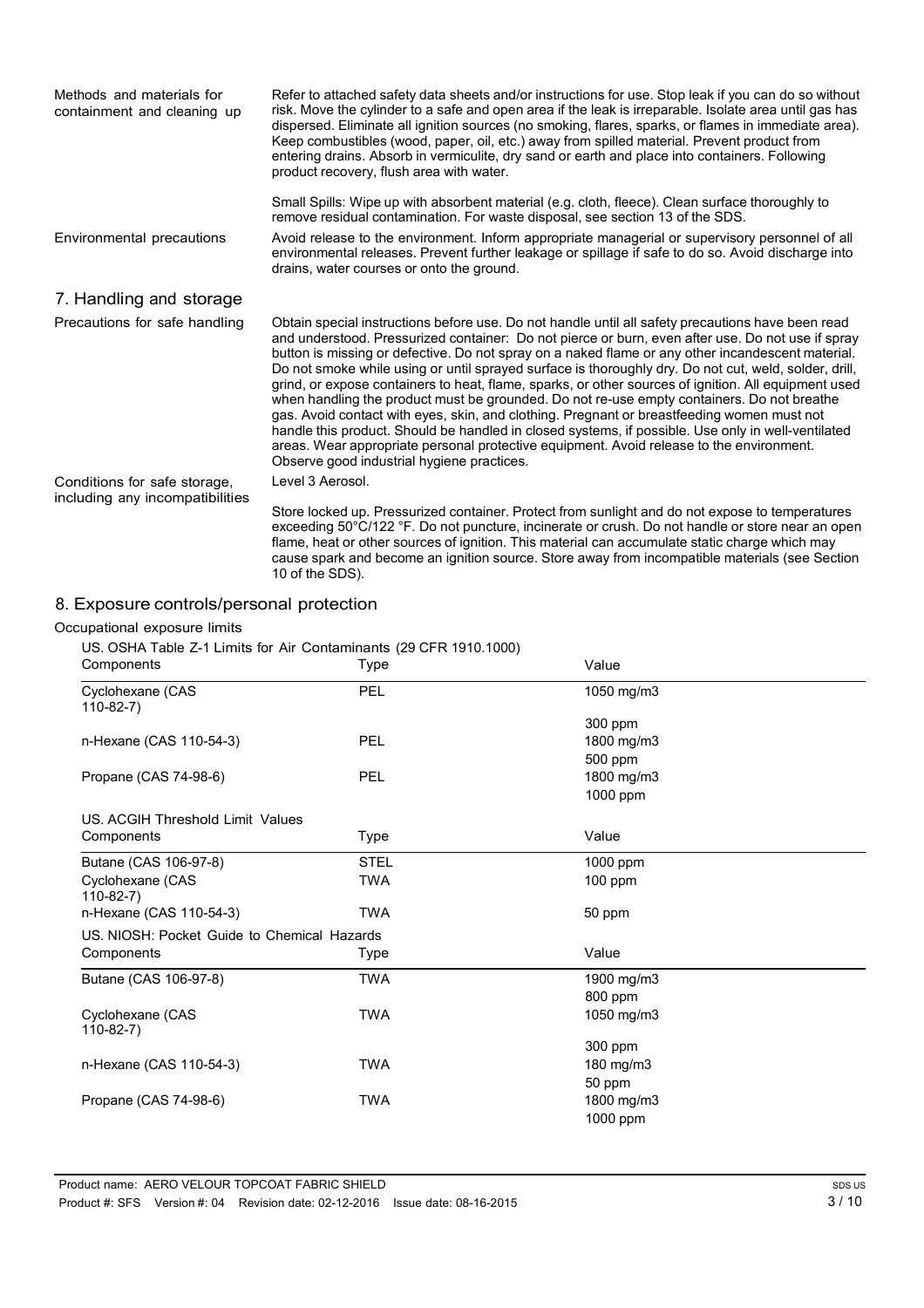| Biological limit values                                                      |                                                                                    |                                           |                                   |               |                                                                                                                                                                                                                                                                                                                                                                                                            |
|------------------------------------------------------------------------------|------------------------------------------------------------------------------------|-------------------------------------------|-----------------------------------|---------------|------------------------------------------------------------------------------------------------------------------------------------------------------------------------------------------------------------------------------------------------------------------------------------------------------------------------------------------------------------------------------------------------------------|
| <b>ACGIH Biological Exposure Indices</b><br>Components                       | Value                                                                              | Determinant                               | Specimen                          | Sampling Time |                                                                                                                                                                                                                                                                                                                                                                                                            |
| n-Hexane (CAS 110-54-3) 0.4 mg/l                                             |                                                                                    | 2.5-Hexanedio<br>n, without<br>hydrolysis | Urine                             | ÷             |                                                                                                                                                                                                                                                                                                                                                                                                            |
| * - For sampling details, please see the source document.                    |                                                                                    |                                           |                                   |               |                                                                                                                                                                                                                                                                                                                                                                                                            |
| Exposure guidelines                                                          |                                                                                    |                                           |                                   |               |                                                                                                                                                                                                                                                                                                                                                                                                            |
| US - California OELs: Skin designation                                       |                                                                                    |                                           |                                   |               |                                                                                                                                                                                                                                                                                                                                                                                                            |
| n-Hexane (CAS 110-54-3)<br>US ACGIH Threshold Limit Values: Skin designation |                                                                                    |                                           | Can be absorbed through the skin. |               |                                                                                                                                                                                                                                                                                                                                                                                                            |
| n-Hexane (CAS 110-54-3)                                                      |                                                                                    |                                           | Can be absorbed through the skin. |               |                                                                                                                                                                                                                                                                                                                                                                                                            |
| Appropriate engineering<br>controls                                          | wash facilities and emergency shower must be available when handling this product. |                                           |                                   |               | Good general ventilation (typically 10 air changes per hour) should be used. Ventilation rates<br>should be matched to conditions. If applicable, use process enclosures, local exhaust ventilation,<br>or other engineering controls to maintain airborne levels below recommended exposure limits. If<br>exposure limits have not been established, maintain airborne levels to an acceptable level. Eye |
| Individual protection measures, such as personal protective equipment        |                                                                                    |                                           |                                   |               |                                                                                                                                                                                                                                                                                                                                                                                                            |
| Eye/face protection                                                          | Wear safety glasses with side shields (or goggles).                                |                                           |                                   |               |                                                                                                                                                                                                                                                                                                                                                                                                            |
| Skin protection                                                              |                                                                                    |                                           |                                   |               |                                                                                                                                                                                                                                                                                                                                                                                                            |
| Hand protection                                                              | supplier.                                                                          |                                           |                                   |               | Wear appropriate chemical resistant gloves. Suitable gloves can be recommended by the glove                                                                                                                                                                                                                                                                                                                |
| Other                                                                        |                                                                                    |                                           |                                   |               | Wear appropriate chemical resistant clothing. Use of an impervious apron is recommended.                                                                                                                                                                                                                                                                                                                   |
| Respiratory protection                                                       | air-supplied respirator.                                                           |                                           |                                   |               | If permissible levels are exceeded use NIOSH mechanical filter / organic vapor cartridge or an                                                                                                                                                                                                                                                                                                             |
| Thermal hazards                                                              | Wear appropriate thermal protective clothing, when necessary.                      |                                           |                                   |               |                                                                                                                                                                                                                                                                                                                                                                                                            |
| General hygiene<br>considerations                                            | contaminants.                                                                      |                                           |                                   |               | Observe any medical surveillance requirements. When using do not smoke. Always observe good<br>personal hygiene measures, such as washing after handling the material and before eating,<br>drinking, and/or smoking. Routinely wash work clothing and protective equipment to remove                                                                                                                      |

# 9. Physical and chemical properties

| Appearance                                   |                                                 |
|----------------------------------------------|-------------------------------------------------|
| Physical state                               | Gas.                                            |
| Form                                         | Aerosol.                                        |
| Color                                        | Not available.                                  |
| Odor                                         | Not available.                                  |
| Odor threshold                               | Not available.                                  |
| рH                                           | Not applicable estimated                        |
| Melting point/freezing point                 | Not available.                                  |
| Initial boiling point and boiling<br>range   | Not available.                                  |
| Flash point                                  | $-156.0$ °F ( $-104.4$ °C) Propellant estimated |
| Evaporation rate                             | Not available.                                  |
| Flammability (solid, gas)                    | Not available.                                  |
| Upper/lower flammability or explosive limits |                                                 |
| Flammability limit - lower<br>(% )           | Not available.                                  |
| Flammability limit - upper<br>(% )           | Not available.                                  |
| Explosive limit - lower (%)                  | Not available.                                  |
| Explosive limit - upper $(\%)$               | Not available.                                  |
| Vapor pressure                               | 40 - 50 psig @ 70F estimated                    |
| Vapor density                                | Not available.                                  |

Product name: AERO VELOUR TOPCOAT FABRIC SHIELD

Product #: SFS Version #: 04 Revision date: 02-12-2016 Issue date: 08-16-2015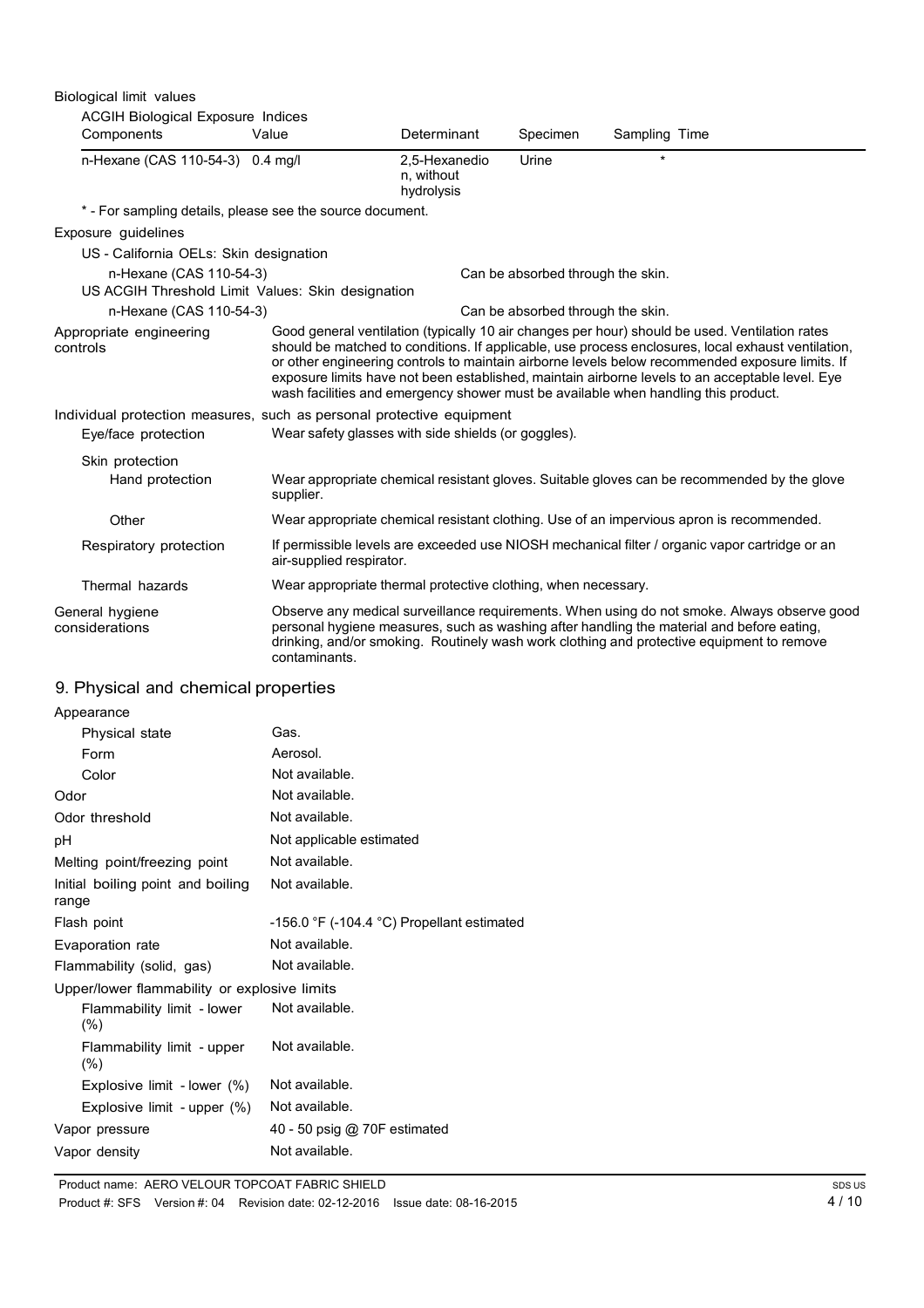| Relative density                           | Not available.                                                                                |
|--------------------------------------------|-----------------------------------------------------------------------------------------------|
| Solubility(ies)                            |                                                                                               |
| Solubility (water)                         | Not available.                                                                                |
| Partition coefficient<br>(n-octanol/water) | Not available.                                                                                |
| Auto-ignition temperature                  | 496.4 °F (258 °C) estimated                                                                   |
| Decomposition temperature                  | Not available.                                                                                |
| Viscosity                                  | Not available.                                                                                |
| Other information                          |                                                                                               |
| Explosive properties                       | Not explosive.                                                                                |
| Oxidizing properties                       | Not oxidizing.                                                                                |
| Specific gravity                           | 0.657 estimated estimated                                                                     |
| 10. Stability and reactivity               |                                                                                               |
| <b>Reactivity Chemical</b>                 | The product is stable and non-reactive under normal conditions of use, storage and transport. |
| stability Possibility of                   | Material is stable under normal conditions.                                                   |
| hazardous<br>reactions                     | Hazardous polymerization does not occur.                                                      |
| Conditions to avoid                        | Avoid temperatures exceeding the flash point. Contact with incompatible materials.            |
| Incompatible materials                     | Strong oxidizing agents. Nitrates. Fluorine. Chlorine.                                        |
| Hazardous decomposition<br>products        | No hazardous decomposition products are known.                                                |

# 11. Toxicological information

# Information on likely routes of exposure

| Inhalation                                                                         | May cause damage to organs through prolonged or repeated exposure by inhalation. May cause<br>drowsiness and dizziness. Headache. Nausea, vomiting. |
|------------------------------------------------------------------------------------|-----------------------------------------------------------------------------------------------------------------------------------------------------|
| Skin contact                                                                       | Causes skin irritation.                                                                                                                             |
| Eye contact                                                                        | Direct contact with eyes may cause temporary irritation.                                                                                            |
| Ingestion                                                                          | Expected to be a low ingestion hazard.                                                                                                              |
| Symptoms related to the<br>physical, chemical and<br>toxicological characteristics | May cause drowsiness and dizziness. Headache. Nausea, vomiting. Skin irritation. May cause<br>redness and pain.                                     |

Information on toxicological effects

| Acute toxicity                    | Narcotic effects. |                        |
|-----------------------------------|-------------------|------------------------|
| Product                           | Species           | <b>Test Results</b>    |
| AERO VELOUR TOPCOAT FABRIC SHIELD |                   |                        |
| <b>Acute</b>                      |                   |                        |
| Dermal                            |                   |                        |
| LD <sub>50</sub>                  | Rat               | 4134 mg/kg             |
| Inhalation                        |                   |                        |
| LC50                              | Rat               | 941 mg/l/4h            |
| Oral                              |                   |                        |
| LD <sub>50</sub>                  | Rat               |                        |
| Components                        | Species           | <b>Test Results</b>    |
| Butane (CAS 106-97-8)             |                   |                        |
| <b>Acute</b>                      |                   |                        |
| <b>Inhalation</b>                 |                   |                        |
| LC50                              | Mouse             | 1237 mg/l, 120 Minutes |
|                                   |                   | 52 %, 120 Minutes      |
|                                   | Rat               | 1355 mg/l              |
|                                   |                   |                        |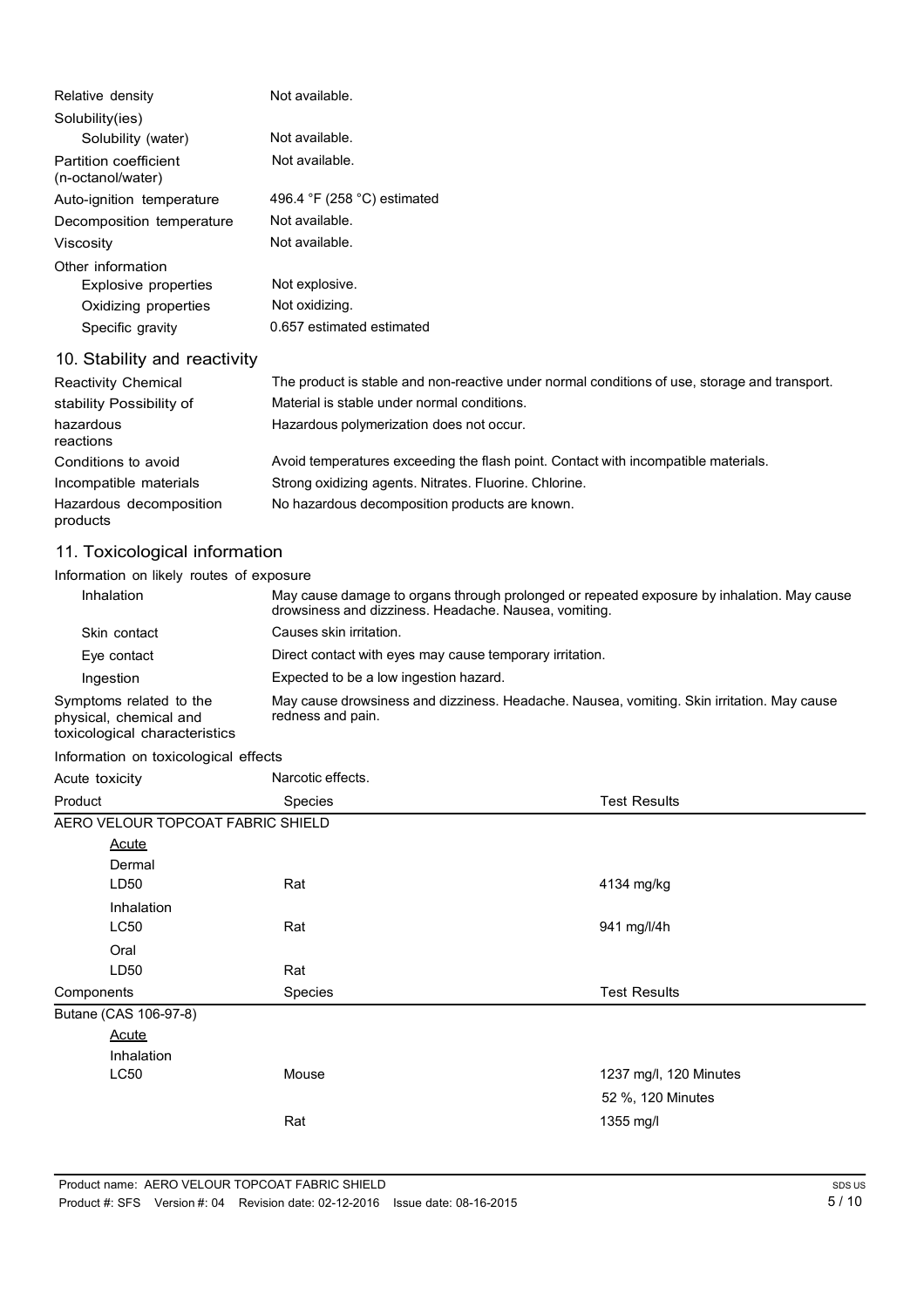| Components      |                                                                            | Species                                                                                                             | <b>Test Results</b>    |
|-----------------|----------------------------------------------------------------------------|---------------------------------------------------------------------------------------------------------------------|------------------------|
|                 | Cyclohexane (CAS 110-82-7)                                                 |                                                                                                                     |                        |
|                 | <b>Acute</b>                                                               |                                                                                                                     |                        |
|                 | Dermal                                                                     |                                                                                                                     |                        |
|                 | LD50                                                                       | Rabbit                                                                                                              | > 2000 mg/kg           |
|                 | Inhalation                                                                 |                                                                                                                     |                        |
|                 | LC50                                                                       | Rat                                                                                                                 | > 32880 mg/m3, 4 Hours |
|                 |                                                                            |                                                                                                                     | > 5540 ppm, 4 Hours    |
|                 | Oral                                                                       |                                                                                                                     |                        |
|                 | LD50                                                                       | Rabbit                                                                                                              | > 5000 mg/kg           |
|                 |                                                                            | Rat                                                                                                                 | > 5000 mg/kg           |
|                 | n-Hexane (CAS 110-54-3)                                                    |                                                                                                                     |                        |
|                 | <b>Acute</b><br>Dermal                                                     |                                                                                                                     |                        |
|                 | LD50                                                                       | Rabbit                                                                                                              | > 2000 mg/kg, 4 Hours  |
|                 |                                                                            |                                                                                                                     | > 5 ml/kg, 4 Hours     |
|                 | Inhalation                                                                 |                                                                                                                     |                        |
|                 | LC50                                                                       | Rat                                                                                                                 | > 5000 ppm, 24 Hours   |
|                 |                                                                            |                                                                                                                     | $> 31.86$ mg/l         |
|                 |                                                                            |                                                                                                                     | 73860 ppm, 4 Hours     |
|                 | Oral                                                                       |                                                                                                                     |                        |
|                 | LD50                                                                       | Rat                                                                                                                 | 24 ml/kg               |
|                 |                                                                            |                                                                                                                     | 24 g/kg                |
|                 |                                                                            | Wistar rat                                                                                                          | 49 g/kg                |
|                 | Propane (CAS 74-98-6)                                                      |                                                                                                                     |                        |
|                 | <b>Acute</b>                                                               |                                                                                                                     |                        |
|                 | Inhalation                                                                 |                                                                                                                     |                        |
|                 | <b>LC50</b>                                                                | Mouse                                                                                                               | 1237 mg/l, 120 Minutes |
|                 |                                                                            |                                                                                                                     | 52 %, 120 Minutes      |
|                 |                                                                            | Rat                                                                                                                 | 1355 mg/l              |
|                 |                                                                            |                                                                                                                     | 658 mg/l/4h            |
|                 |                                                                            |                                                                                                                     |                        |
|                 | Skin corrosion/irritation                                                  | Estimates for product may be based on additional component data not shown.<br>Causes skin irritation.               |                        |
|                 | Serious eye damage/eye                                                     | Direct contact with eyes may cause temporary irritation.                                                            |                        |
| irritation      |                                                                            |                                                                                                                     |                        |
|                 | Respiratory or skin sensitization                                          |                                                                                                                     |                        |
|                 | Respiratory sensitization                                                  | Not a respiratory sensitizer.                                                                                       |                        |
|                 | Skin sensitization                                                         | This product is not expected to cause skin sensitization.                                                           |                        |
|                 | Germ cell mutagenicity                                                     | No data available to indicate product or any components present at greater than 0.1% are<br>mutagenic or genotoxic. |                        |
| Carcinogenicity |                                                                            | Risk of cancer cannot be excluded with prolonged exposure.                                                          |                        |
|                 |                                                                            | IARC Monographs. Overall Evaluation of Carcinogenicity                                                              |                        |
|                 | Not available.                                                             | OSHA Specifically Regulated Substances (29 CFR 1910.1001-1050)                                                      |                        |
|                 | Not listed.<br>US. National Toxicology Program (NTP) Report on Carcinogens |                                                                                                                     |                        |
|                 | Not available.                                                             |                                                                                                                     |                        |
|                 | Reproductive toxicity                                                      | Suspected of damaging fertility. Suspected of damaging the unborn child.                                            |                        |
|                 | Specific target organ toxicity -<br>single exposure                        | May cause drowsiness and dizziness.                                                                                 |                        |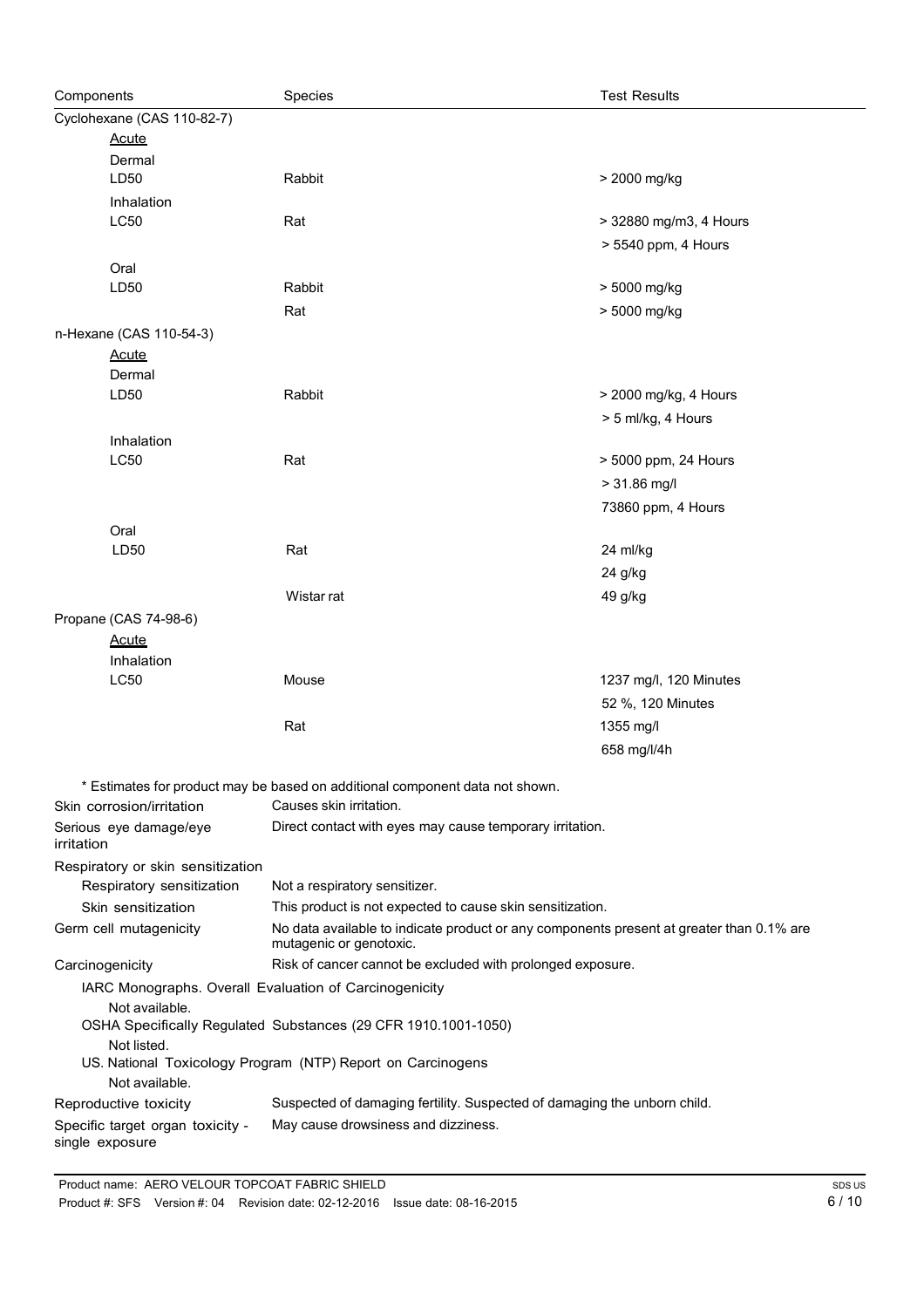| Specific target organ toxicity -<br>repeated exposure | May cause damage to organs through prolonged or repeated exposure.                                                  |
|-------------------------------------------------------|---------------------------------------------------------------------------------------------------------------------|
| Aspiration hazard                                     | Not an aspiration hazard.                                                                                           |
| Chronic effects                                       | May cause damage to organs through prolonged or repeated exposure. Prolonged exposure may<br>cause chronic effects. |

#### 12. Ecological information

| Ecotoxicity                       | Harmful to aquatic life with long lasting effects. |                                                                   |                        |
|-----------------------------------|----------------------------------------------------|-------------------------------------------------------------------|------------------------|
| Product                           |                                                    | <b>Species</b>                                                    | <b>Test Results</b>    |
| AERO VELOUR TOPCOAT FABRIC SHIELD |                                                    |                                                                   |                        |
| Aquatic                           |                                                    |                                                                   |                        |
| Algae                             | IC50                                               | Algae                                                             | 9440 mg/L, 72 Hours    |
| Crustacea                         | EC50                                               | Daphnia                                                           | 1123 mg/L, 48 Hours    |
| Fish                              | <b>LC50</b>                                        | Fish                                                              | 16.3458 mg/L, 96 Hours |
| Components                        |                                                    | <b>Species</b>                                                    | <b>Test Results</b>    |
| Cyclohexane (CAS 110-82-7)        |                                                    |                                                                   |                        |
| Aquatic                           |                                                    |                                                                   |                        |
| <b>Fish</b>                       | LC50                                               | Fathead minnow (Pimephales promelas) 23.03 - 42.07 mg/l, 96 hours |                        |
| n-Hexane (CAS 110-54-3)           |                                                    |                                                                   |                        |
| Aquatic                           |                                                    |                                                                   |                        |
| Fish                              | LC50                                               | Fathead minnow (Pimephales promelas) 2.101 - 2.981 mg/l, 96 hours |                        |

\* Estimates for product may be based on additional component data not shown.

Persistence and degradability No data is available on the degradability of this product.

#### Bioaccumulative potential

|                                                                                                                                                                                                                     | Partition coefficient n-octanol / water (log Kow) |
|---------------------------------------------------------------------------------------------------------------------------------------------------------------------------------------------------------------------|---------------------------------------------------|
| <b>Butane</b>                                                                                                                                                                                                       | 2.89                                              |
| Cyclohexane                                                                                                                                                                                                         | 3.44                                              |
| n-Hexane                                                                                                                                                                                                            | 3.9                                               |
| Propane                                                                                                                                                                                                             | 2.36                                              |
| Mobility in soil                                                                                                                                                                                                    | No data available.                                |
| No other adverse environmental effects (e.g. ozone depletion, photochemical ozone creation<br>Other adverse effects<br>potential, endocrine disruption, global warming potential) are expected from this component. |                                                   |

#### 13. Disposal considerations

| Disposal instructions                    | Collect and reclaim or dispose in sealed containers at licensed waste disposal site. Contents<br>under pressure. Do not puncture, incinerate or crush. Do not allow this material to drain into<br>sewers/water supplies. Do not contaminate ponds, waterways or ditches with chemical or used<br>container. Dispose of contents/container in accordance with local/regional/national/international<br>regulations. |
|------------------------------------------|---------------------------------------------------------------------------------------------------------------------------------------------------------------------------------------------------------------------------------------------------------------------------------------------------------------------------------------------------------------------------------------------------------------------|
| Local disposal regulations               | Dispose in accordance with all applicable regulations.                                                                                                                                                                                                                                                                                                                                                              |
| Hazardous waste code                     | The waste code should be assigned in discussion between the user, the producer and the waste<br>disposal company.                                                                                                                                                                                                                                                                                                   |
| Waste from residues / unused<br>products | Dispose of in accordance with local regulations. Empty containers or liners may retain some<br>product residues. This material and its container must be disposed of in a safe manner (see:<br>Disposal instructions).                                                                                                                                                                                              |
| Contaminated packaging                   | Since emptied containers may retain product residue, follow label warnings even after container is<br>emptied. Empty containers should be taken to an approved waste handling site for recycling or<br>disposal. Do not re-use empty containers.                                                                                                                                                                    |

### 14. Transport information

| DOT                        |                                                        |
|----------------------------|--------------------------------------------------------|
| UN number                  | UN1950                                                 |
| UN proper shipping name    | Aerosols, flammable, (each not exceeding 1 L capacity) |
| Transport hazard class(es) |                                                        |
| Class                      | 21                                                     |
| Subsidiary risk            | $\overline{\phantom{0}}$                               |

Product name: AERO VELOUR TOPCOAT FABRIC SHIELD Product #: SFS Version #: 04 Revision date: 02-12-2016 Issue date: 08-16-2015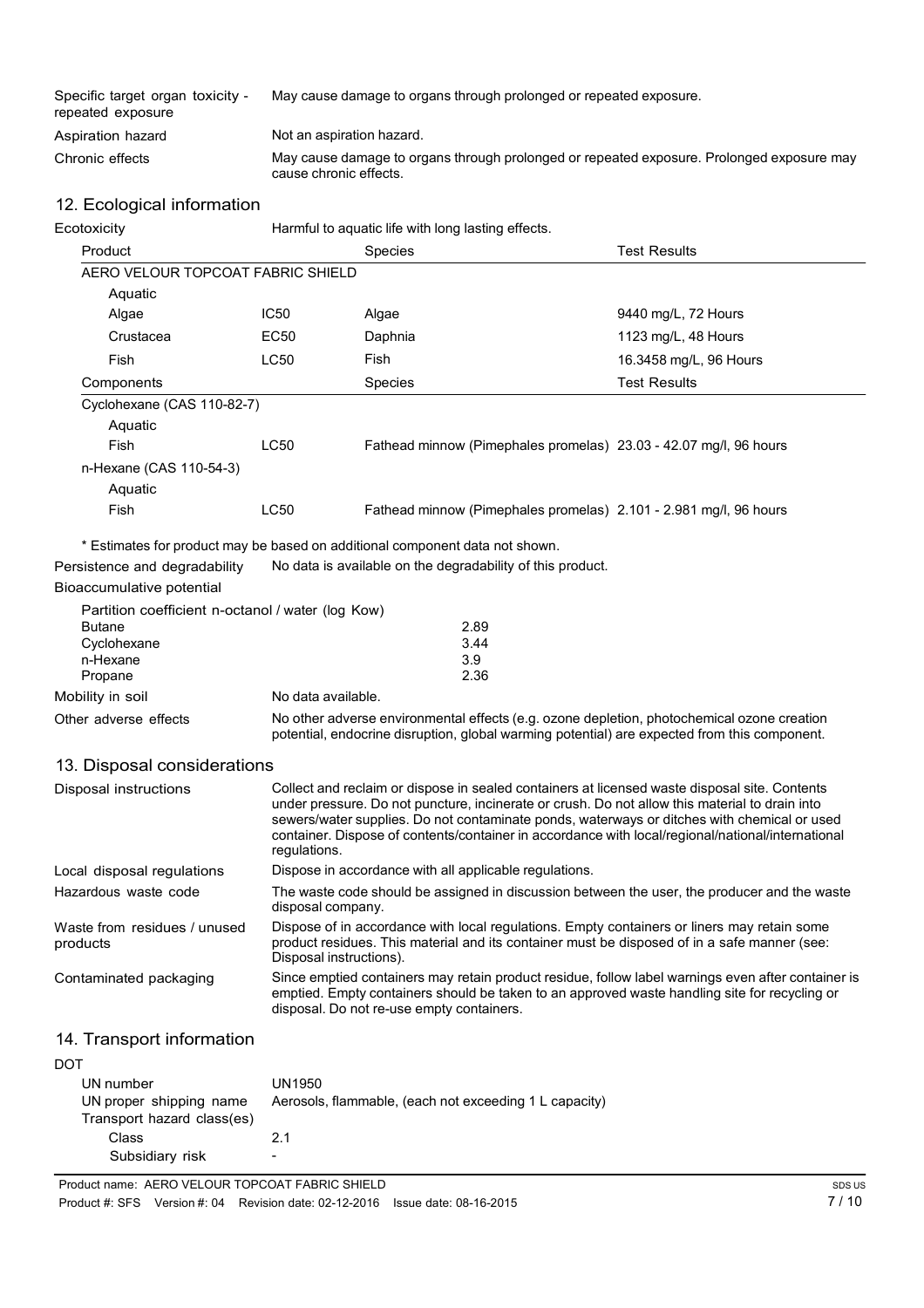| Label(s)             | 2.1                                                                                                  |
|----------------------|------------------------------------------------------------------------------------------------------|
| Packing group        | Not applicable.                                                                                      |
|                      | Special precautions for user Read safety instructions, SDS and emergency procedures before handling. |
| Special provisions   | N82                                                                                                  |
| Packaging exceptions | 306                                                                                                  |
| Packaging non bulk   | None                                                                                                 |
| Packaging bulk       | None                                                                                                 |

This product meets the exception requirements of section 173.306 as a limited quantity and may be shipped as a limited quantity. Until 12/31/2020, the "Consumer Commodity - ORM-D" marking may still be used in place of the new limited quantity diamond mark for packages of UN 1950 Aerosols. Limited quantities require the limited quantity diamond mark on cartons after 12/31/20 and may be used now in place of the "Consumer Commodity ORM-D" marking and both may be displayed concurrently.

#### IATA

| UN number<br>UN proper shipping name | <b>UN1950</b><br>Aerosols, flammable                                                                 |
|--------------------------------------|------------------------------------------------------------------------------------------------------|
| Transport hazard class(es)           |                                                                                                      |
| Class                                | 2.1                                                                                                  |
| Subsidiary risk                      |                                                                                                      |
| Label(s) Packing                     | 2.1                                                                                                  |
| group Environmental                  | Not applicable.                                                                                      |
| hazards ERG Code                     | No.                                                                                                  |
|                                      | 101                                                                                                  |
| Other information                    | Special precautions for user Read safety instructions, SDS and emergency procedures before handling. |
| Passenger and cargo<br>aircraft      | Allowed with restrictions.                                                                           |
| Cargo aircraft only                  | Allowed with restrictions.                                                                           |
| Packaging Exceptions                 | LTD QTY                                                                                              |
| <b>IMDG</b>                          |                                                                                                      |
| UN number                            | <b>UN1950</b>                                                                                        |
| UN proper shipping name              | <b>AEROSOLS</b>                                                                                      |
| Transport hazard class(es)           |                                                                                                      |
| Class                                | 2.1                                                                                                  |
| Subsidiary risk                      |                                                                                                      |
| Label(s) Packing                     | 2.1                                                                                                  |
| group Environmental                  | Not applicable.                                                                                      |
| hazards                              |                                                                                                      |
| Marine pollutant                     | No.                                                                                                  |
| EmS                                  | $F-D. S-U$                                                                                           |
|                                      | Special precautions for user Read safety instructions, SDS and emergency procedures before handling. |
| Packaging Exceptions                 | <b>LTD OTY</b>                                                                                       |
| Transport in bulk according to       | Not applicable.                                                                                      |
| Annex II of MARPOL 73/78 and         |                                                                                                      |
| the IBC Code                         |                                                                                                      |
| <b>DOT</b>                           |                                                                                                      |

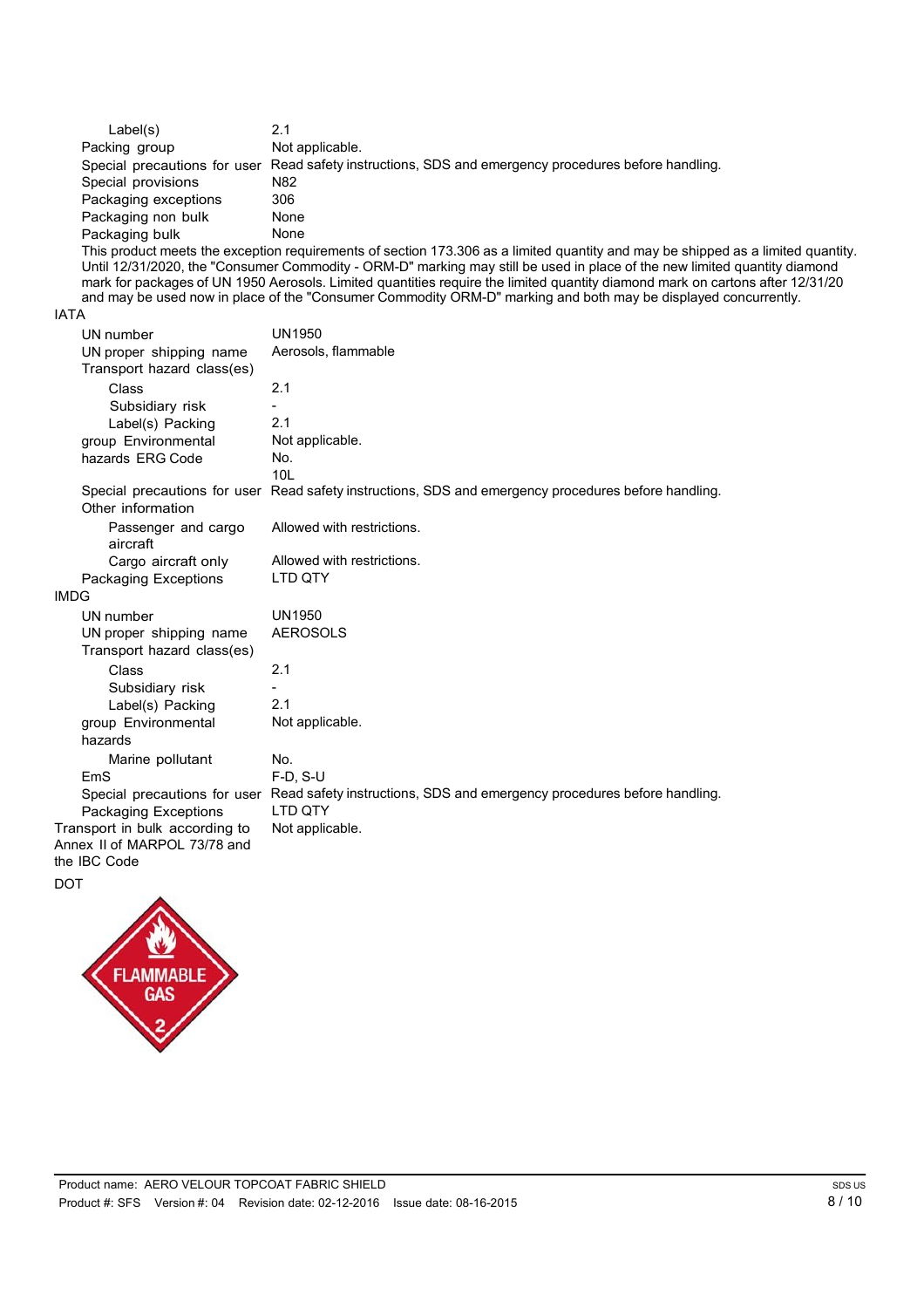IATA; IMDG



# 15. Regulatory information

| US federal regulations                                                                                      | Standard, 29 CFR 1910.1200.                                                                                           |                      | This product is a "Hazardous Chemical" as defined by the OSHA Hazard Communication                                     |
|-------------------------------------------------------------------------------------------------------------|-----------------------------------------------------------------------------------------------------------------------|----------------------|------------------------------------------------------------------------------------------------------------------------|
| TSCA Section 12(b) Export Notification (40 CFR 707, Subpt. D)                                               |                                                                                                                       |                      |                                                                                                                        |
| Not regulated.                                                                                              |                                                                                                                       |                      |                                                                                                                        |
| CERCLA Hazardous Substance List (40 CFR 302.4)                                                              |                                                                                                                       |                      |                                                                                                                        |
| Cyclohexane (CAS 110-82-7)                                                                                  |                                                                                                                       | Listed.              |                                                                                                                        |
| n-Hexane (CAS 110-54-3)<br>SARA 304 Emergency release notification                                          |                                                                                                                       | Listed.              |                                                                                                                        |
| Not regulated.                                                                                              |                                                                                                                       |                      |                                                                                                                        |
| OSHA Specifically Regulated Substances (29 CFR 1910.1001-1050)                                              |                                                                                                                       |                      |                                                                                                                        |
| Not listed.                                                                                                 |                                                                                                                       |                      |                                                                                                                        |
| Superfund Amendments and Reauthorization Act of 1986 (SARA)                                                 |                                                                                                                       |                      |                                                                                                                        |
| Hazard categories                                                                                           | Immediate Hazard - Yes<br>Delayed Hazard - Yes<br>Fire Hazard - Yes<br>Pressure Hazard - No<br>Reactivity Hazard - No |                      |                                                                                                                        |
| SARA 302 Extremely hazardous substance                                                                      |                                                                                                                       |                      |                                                                                                                        |
| Not listed.                                                                                                 |                                                                                                                       |                      |                                                                                                                        |
| SARA 311/312 Hazardous<br>chemical                                                                          | No                                                                                                                    |                      |                                                                                                                        |
| SARA 313 (TRI reporting)                                                                                    |                                                                                                                       |                      |                                                                                                                        |
| Chemical name                                                                                               |                                                                                                                       | CAS number           | % by wt.                                                                                                               |
| n-Hexane<br>Cyclohexane                                                                                     |                                                                                                                       | 110-54-3<br>110-82-7 | $10 - 20$<br>$0.1 - 1$                                                                                                 |
| Other federal regulations                                                                                   |                                                                                                                       |                      |                                                                                                                        |
| Clean Air Act (CAA) Section 112 Hazardous Air Pollutants (HAPs) List                                        |                                                                                                                       |                      |                                                                                                                        |
| n-Hexane (CAS 110-54-3)<br>Clean Air Act (CAA) Section 112(r) Accidental Release Prevention (40 CFR 68.130) |                                                                                                                       |                      |                                                                                                                        |
| Butane (CAS 106-97-8)<br>Propane (CAS 74-98-6)                                                              |                                                                                                                       |                      |                                                                                                                        |
| Safe Drinking Water Act<br>(SDWA)                                                                           | Not regulated.                                                                                                        |                      |                                                                                                                        |
| US state regulations                                                                                        |                                                                                                                       |                      |                                                                                                                        |
|                                                                                                             |                                                                                                                       |                      | US. California Controlled Substances. CA Department of Justice (California Health and Safety Code Section 11100)       |
| Not listed.<br>(a)                                                                                          |                                                                                                                       |                      | US. California. Candidate Chemicals List. Safer Consumer Products Regulations (Cal. Code Regs, tit. 22, 69502.3, subd. |
| Butane (CAS 106-97-8)                                                                                       |                                                                                                                       |                      |                                                                                                                        |
| n-Hexane (CAS 110-54-3)                                                                                     |                                                                                                                       |                      |                                                                                                                        |
| US. Massachusetts RTK - Substance List                                                                      |                                                                                                                       |                      |                                                                                                                        |
| Butane (CAS 106-97-8)<br>Cyclohexane (CAS 110-82-7)                                                         |                                                                                                                       |                      |                                                                                                                        |
| n-Hexane (CAS 110-54-3)                                                                                     |                                                                                                                       |                      |                                                                                                                        |
| Propane (CAS 74-98-6)                                                                                       |                                                                                                                       |                      |                                                                                                                        |